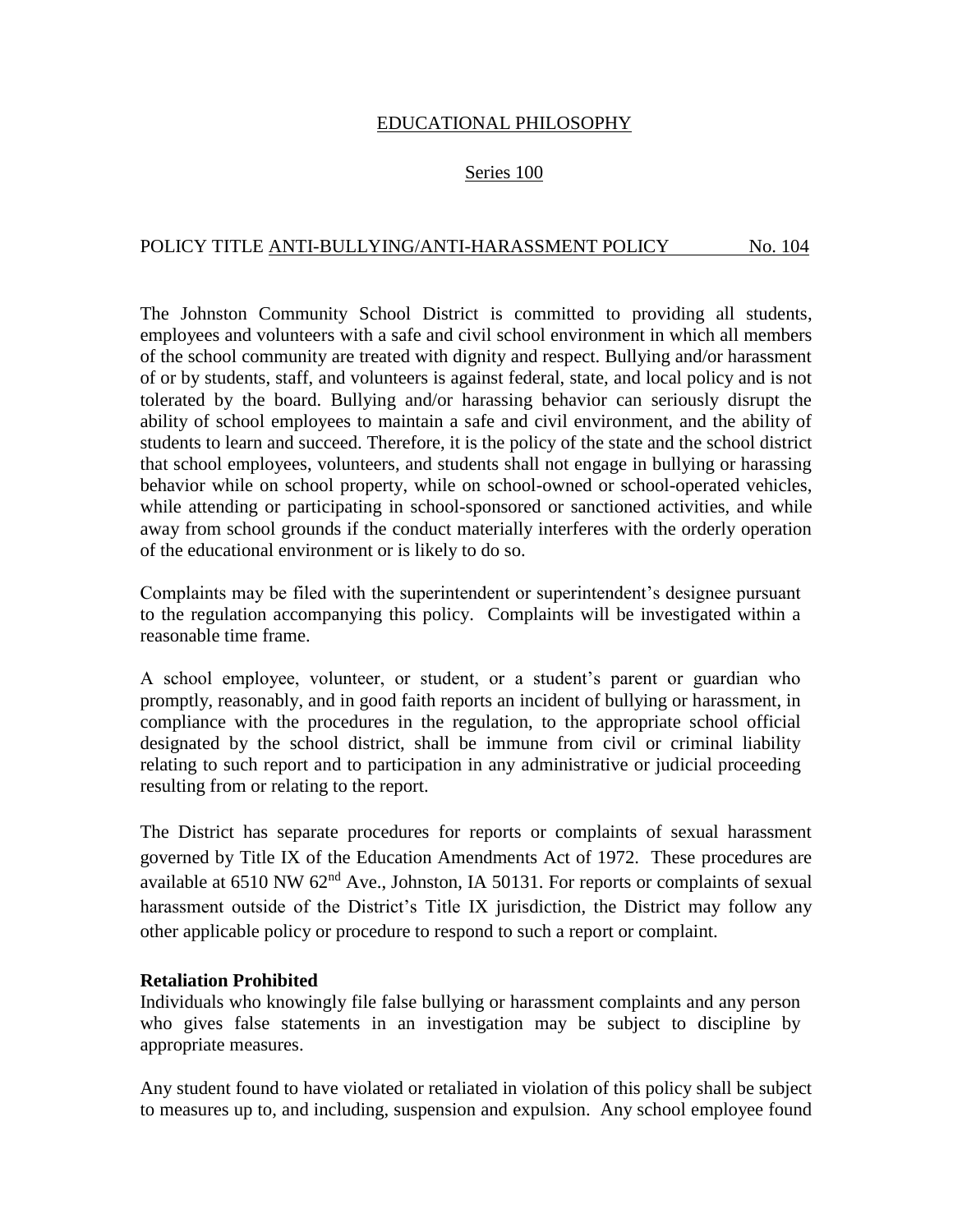to have violated or retaliated in violation of this policy shall be subject to measures up to, and including, termination of employment. Any school volunteer found to have violated or retaliated in violation of this policy shall be subject to measures up to, and including, removal from service and exclusion from school grounds.

# **Definitions**

For the purposes of this policy, the defined words shall have the following meaning:

- "Electronic" means any communication involving the transmission of information by wire, radio, optic cable, electromagnetic, or other similar means. "Electronic" includes but is not limited to communication via electronic mail, internet-based communications, pager service, cell phones, and electronic text messaging.
- "Harassment" and "bullying" shall mean any electronic, written, verbal, or physical act or conduct toward a student based on the individual's actual or perceived age, color, creed, national origin, race, religion, marital status, sex, sexual orientation, gender identity, physical attributes, physical or mental ability or disability, ancestry, political party preference, political belief, socioeconomic status, or familial status, and which creates an objectively hostile school environment that meets one or more of the following conditions:
	- (1) Places the student in reasonable fear of harm to the student's person or property.
	- (2) Has a substantial detrimental effect on the student's physical or mental health.
	- (3) Has the effect of substantially interfering with a student's academic performance.
	- (4) Has the effect of substantially interfering with the student's ability to participate in or benefit from the services, activities, or privileges provided by a school.
- "Trait or characteristic of the student" includes but is not limited to age, color, creed, national origin, race, religion, marital status, sex, sexual orientation, gender identity, physical attributes, physical or mental ability or disability, ancestry, political party preference, political belief, socioeconomic status, or familial status.
- "Volunteer" means an individual who has regular, significant contact with students.

## **Publication of Policy**

The board will annually publish this policy. The policy may be publicized by the following means:

- Inclusion in the student handbook.
- Inclusion in the employee handbook
- Inclusion in the registration materials
- Inclusion on the school or school district's web site.